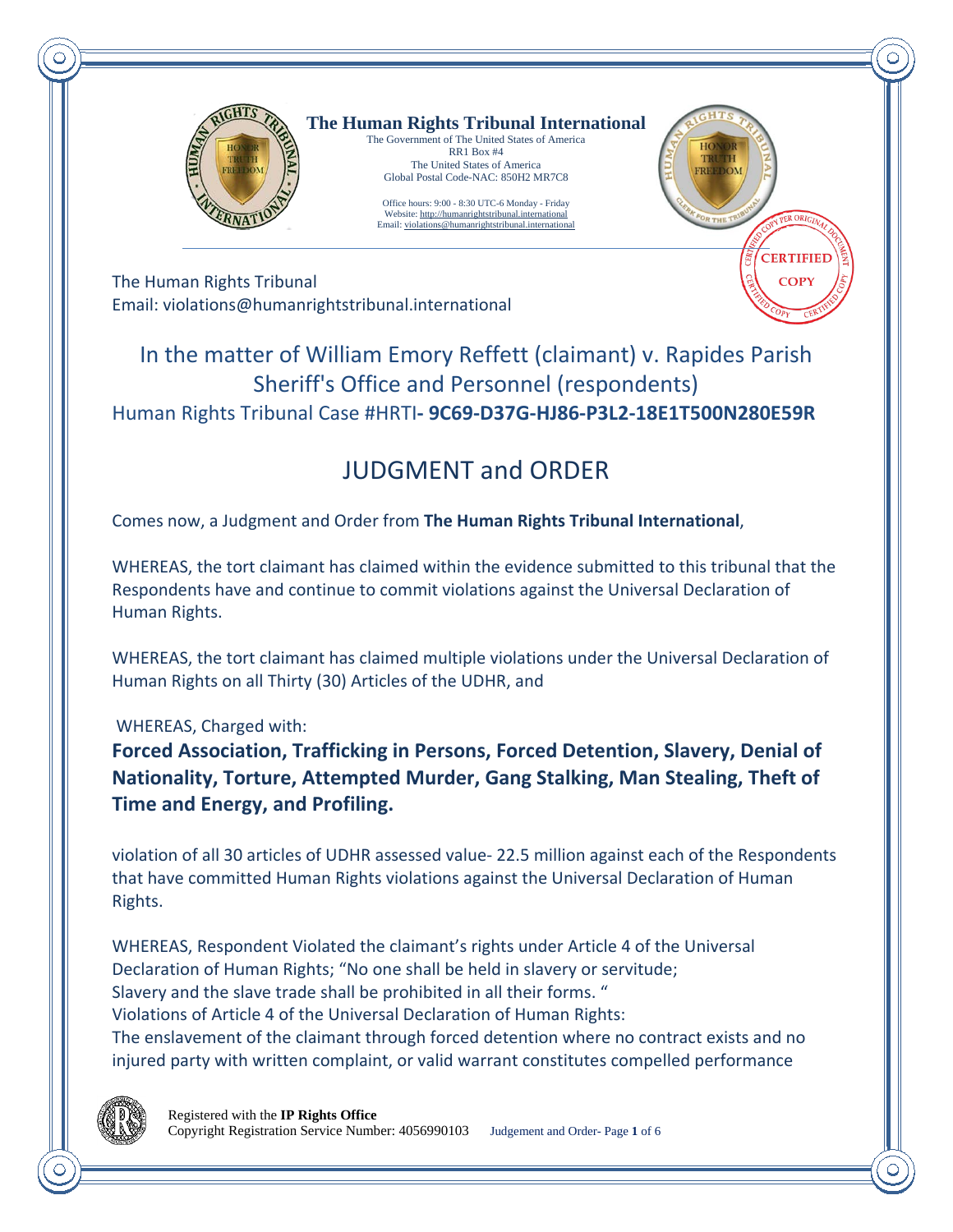which illustrates the disregard the respondents have for all 30 articles of the Universal Declaration of Human Rights (as well as the Law of Nations), and

WHEREAS, Respondent Violated the claimant rights under Article 5 of the Universal Declaration of Human Rights;

"No one shall be subjected to torture or to cruel, inhuman or degrading treatment or punishment."

Violations of Article 5 of the Universal Declaration of Human Rights:

The claimant has been under constant attack and defending against false statements and continual attempts at enslavement and uncovering multiple attacks upon the reputation of the claimant emanating from Respondent through repeated Forced Association, Trafficking in Persons, Slavery, Forced Detention, Torture, Attempted Murder, Denial of Nationality, Gang Stalking, Man Stealing, Theft of Time and Energy, and Profiling, and

# JUDGMENT

#### NOW THEREFORE:

BE IT JUDGED, that the claims brought to the Human Rights Tribunal International gives witness to the existence of Human Rights Violations against every one of the Universal Declaration of Human Rights have occurred and that the evidence proves that Respondents did instigate with intent to Force Association, Traffic in Persons, Enslave, Force Detention, Torture, Attempt Murder, Deny Nationality, Gang Stalk, Man Steal, Steal Time and Energy, and Profile against the claimant.

The evidence supported by an unrebutted affidavit shows violations against the Universal Declaration of Human Rights have and are occurring. Liability against the Respondents both officially and personally is increasing each day the Respondents continue to hold the Claimant.

Claimant is not a U.S. Citizen as demonstrated through voluntary actions outlined by Secretary of State U.S.

Leaving the United States is a political action not a physical change of location. Leaving the United States does not include leaving the land where Claimant was born.

Claimant has voluntarily relinquished U.S. Citizenship.

Claimant has declared residency with the Government of The United States of America through formal declaration as evidenced at the link below.

http://theunitedstatesofamerica1781.info/download/state\_residents\_within\_the\_united\_states\_of [america/Government-of-The-United-States-of-America-William-Emory-Reffett.pdf](http://theunitedstatesofamerica1781.info/download/state_residents_within_the_united_states_of_america/Government-of-The-United-States-of-America-William-Emory-Reffett.pdf)

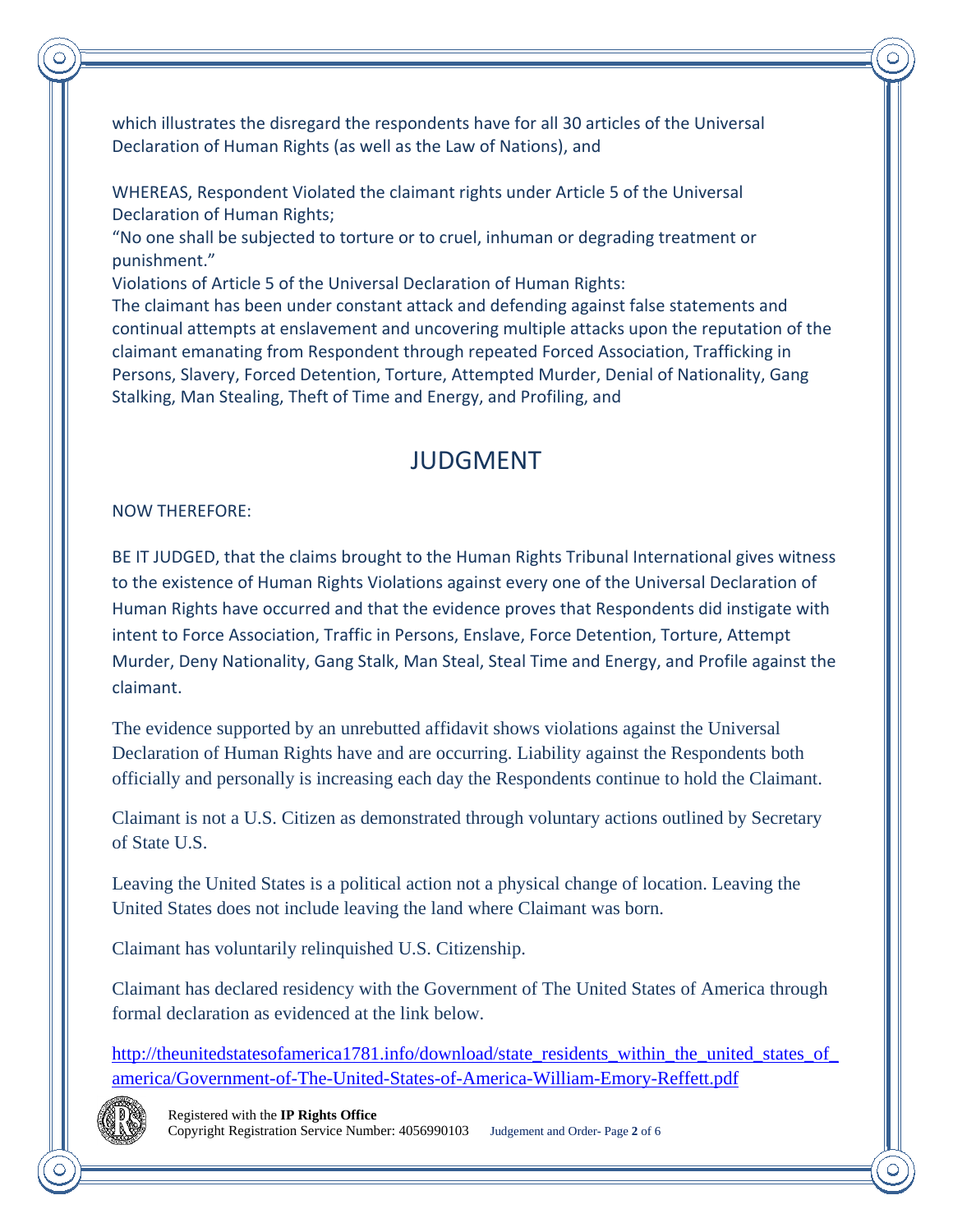Claimant was in the process of Naturalization to The United States of America (which is foreign to and operating parallel to the U.S. and Louisiana) until the Respondent's interrupted that process in violation of the Universal Declaration of Human Rights article 15.

Claimant is foreign to the political subdivision of Rapides Parish and is to be found as a declared Resident of The United States of America.

#### <http://reignoftheheavens.com/?p=1242>

**American National Status Recognition as NON-CITIZEN/NON-RESIDENT ALIEN TO THE U.S. OF AMERICA**

[http://nationalgreatregistry.generalpostoffice.international/images/8/89/20161013-IPN-](http://nationalgreatregistry.generalpostoffice.international/images/8/89/20161013-IPN-1st_in_time_is_1st_in_right.pdf)[1st\\_in\\_time\\_is\\_1st\\_in\\_right.pdf](http://nationalgreatregistry.generalpostoffice.international/images/8/89/20161013-IPN-1st_in_time_is_1st_in_right.pdf)

Claimant voluntarily and with specific intent left the United States and currently resides within The United States of America. The Resident Declaration stands as absolute.

If the Respondents are still convinced that they have the right to detain the Claimant in Violation of the UDHR and the Law of Nations they are also bound by treaty agreement to the Charter of the Organization of American States which takes away any defense that Rapides Parish Sheriff's Office and Personnel (respondents) have when they assert that they do not recognize the existence of the Government of The United States of America or The United States of America.

### **CHARTER OF THE ORGANIZATION OF AMERICAN STATES**

Article 13

The political existence of the State is independent of recognition by other States. Even before being recognized, the State has the right to defend its integrity and independence, to provide for its preservation and prosperity, and consequently to organize itself as it sees fit, to legislate concerning its interests, to administer its services, and to determine the jurisdiction and competence of its courts. The exercise of these rights is limited only by the exercise of the rights of other States in accordance with international law.

[https://www.oas.org/en/sla/dil/inter\\_american\\_treaties\\_A-41\\_charter\\_OAS.asp](https://www.oas.org/en/sla/dil/inter_american_treaties_A-41_charter_OAS.asp)

The Human Rights Tribunal International will uphold the freedom of choice to a Nationality and promote the process of free will and choice toward self-determination which are protected in the Universal Declaration of Human Rights, and

Affirmed and Acknowledged by the Human Rights Tribunal on this 262<sup>nd</sup> Day in the year of Yahweh 6021 Translation (6<sup>th</sup> Day of December 2019)

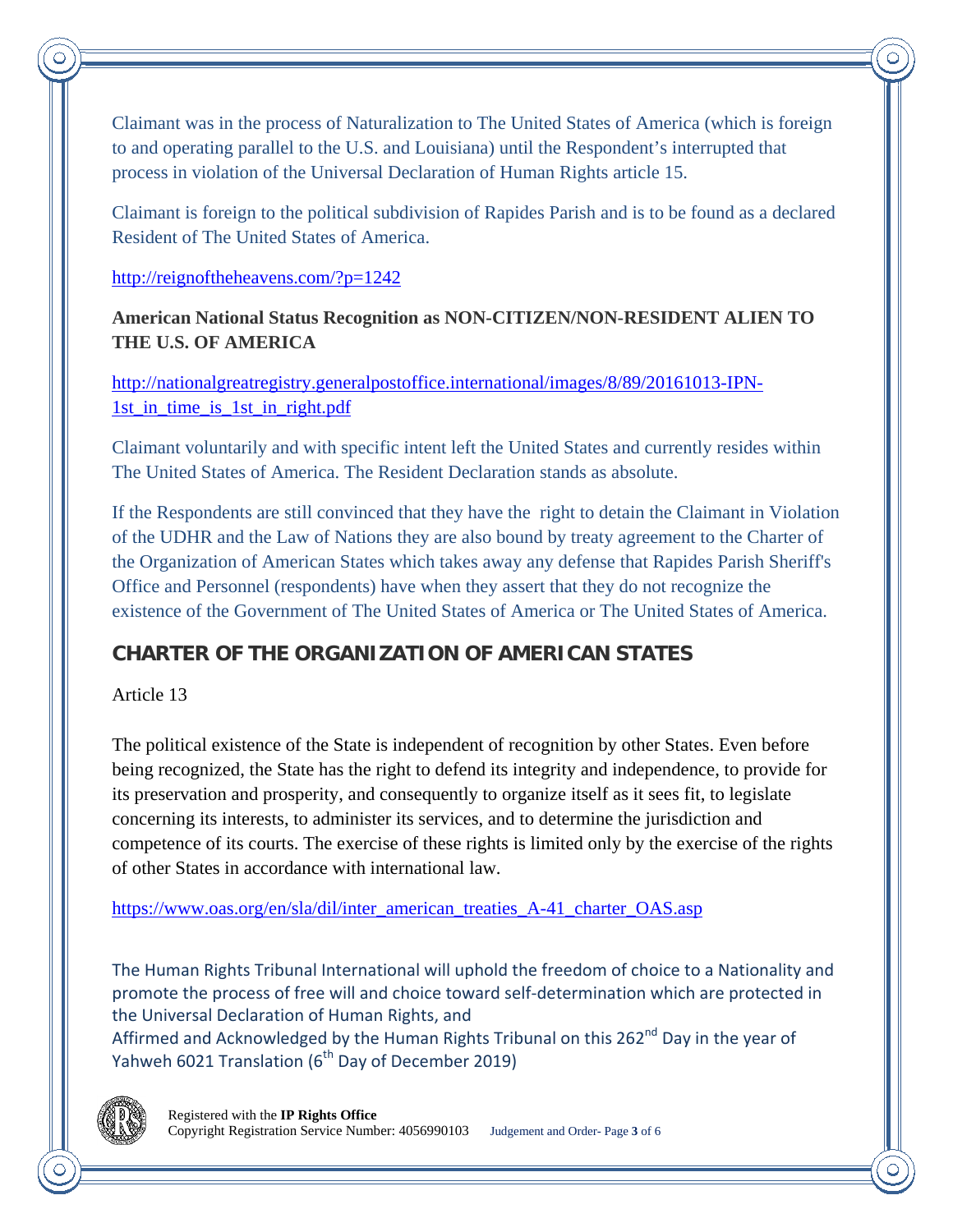

Revin Lloyd Lakes David Brian Smoon -Wirdly Salo  $\overline{r}$ 

Kevin Lloyd Lakes David Brian Smith Trent Windsley Sailor

### **VERIFICATION**

I, Valerie Zicaro, (hereinafter "Clerk") hereby verify that the signatures of these three International Notaries on this Judgment and order, to the best of the Clerks knowledge and belief are authentic



Valerie Zicaro, Clerk for the Court

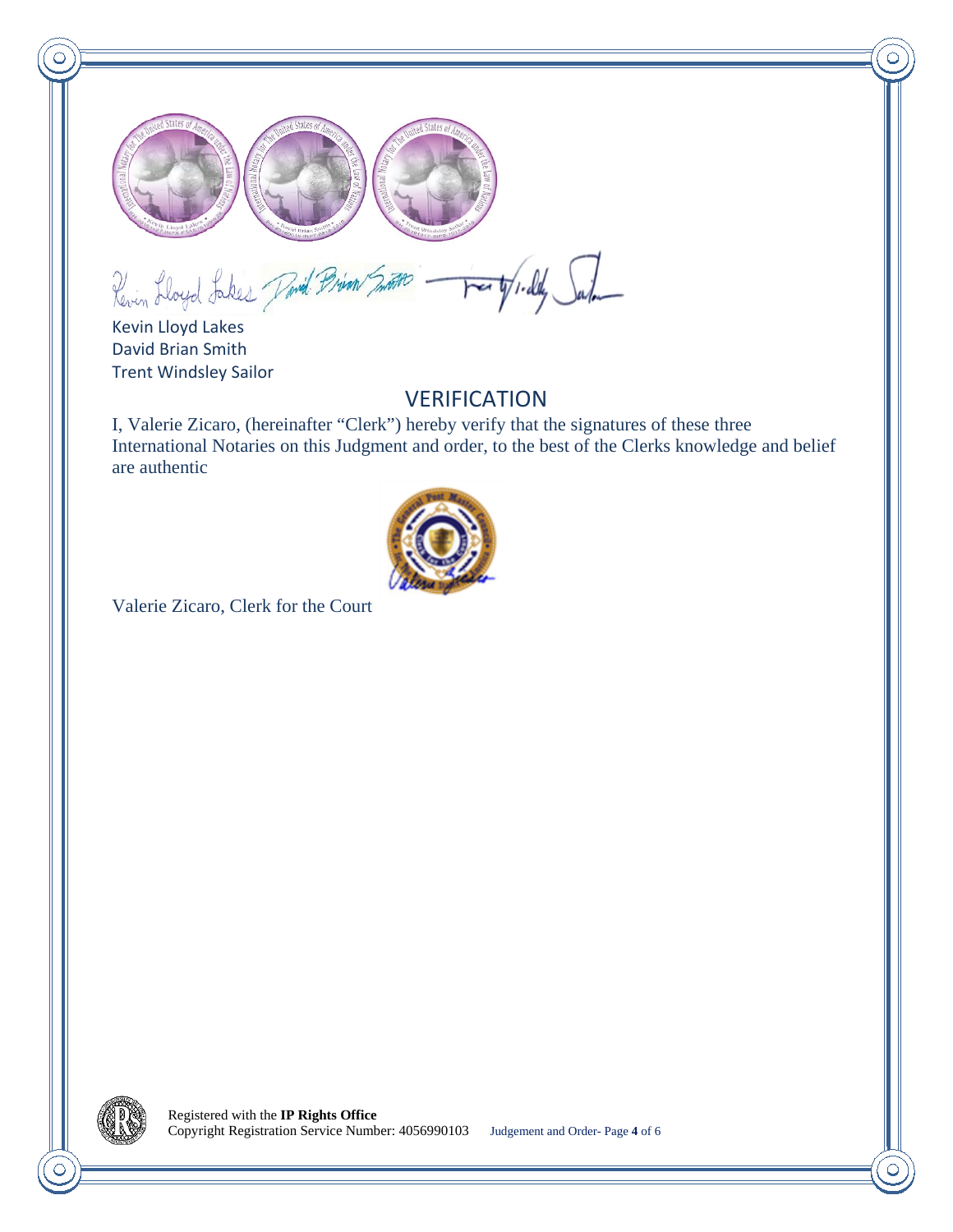In the matter of William Emory Reffett (claimant) v. Rapides Parish Sheriff's Office and Personnel (respondents) Human Rights Tribunal Case #HRTI**- 9C69-D37G-HJ86-P3L2-18E1T500N280E59R**

# **ORDERS**

BE IT ORDERED, that each of the Respondents, are under arrest for the 30 Human Rights Violations against the Universal Declaration of Human Rights, and under international law, thereby giving Interpol jurisdiction on the local, state and federal level in this case in accordance with international law if it so chooses to intervene, and

FURTHER BE IT ORDERED, that all freedoms, liberties, rights, privileges, immunities, reputation and character of the Claimant is in good standing. Peace is hereby upheld to the claimant because the un-rebutted claim to be a Resident of The United States of America stands, and

FURTHER BE IT ORDERED, for immediate release of the man, William Emory Reffett, intact and without further harm or damage from the Rapides Parish Sheriff's Office, Personnel and Holding Jail. That he be taken by Sheriff's car and deposited to his customary location.

FURTHER BE IT ORDERED, that any further evidence of violations of the UDHR or any other deprivation of character will be sent to the Law Department for the Government of The United States of America for further review for possible further Human Right Violations under international law, and

FURTHER BE IT ORDERED, that no retaliation or harassment against the Government of The United States of America, its office holders, or any other American National shall be tolerated, any and all retaliation by any and all shall be resisted with automatic arrest of the Human Rights Violator and tried in this Human Rights Tribunal immediately upon a proper affidavit and evidence to support the violation, and

FURTHER BE IT ORDERED, that the Law Department for the Government of The United States of America reserves the right to utilize this Judgment and Order and any and all evidence herewith in any future charges or court actions in this or other court of Law.

FURTHER BE IT ORDERED, that this Judgment and Order be sent to The office of the Treasury for The United States of America, Global Postal Code: NAC: 850H2 MR7C8-0007, The United States of America For the purpose of attaching a fine for the monetary damages associated with Violations of all 30 Articles of the Universal Declaration of Human Rights.

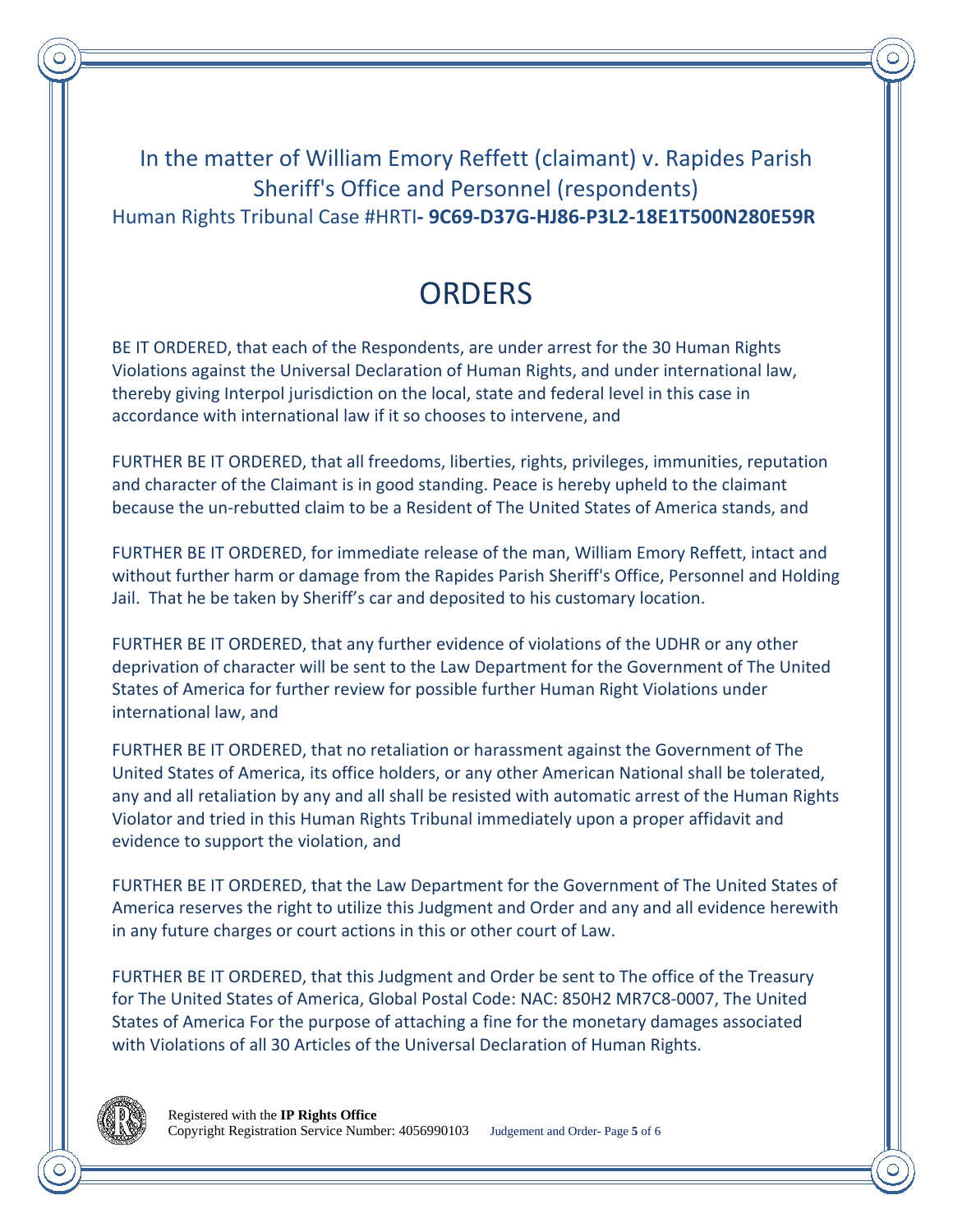## GENERAL ORDER

FURTHER BE IT ORDERED UNDER GENERAL ORDER: that any and all Foreign Monarchs, Governments, incorporated and/or unincorporated Associations, Agencies or agents thereof are hereby ordered to cease and desist any and all interference or disruptive actions towards The United States of America, the Government of The United States of America, American Nationals, the Social Compact Agreement of its Nationals, the power of attorney, its Law form, and freedoms thereto, and

Affirmed and Acknowledged by the Human Rights Tribunal on this 262<sup>nd</sup> Day in the year of Yahweh 6021 Translation (6<sup>th</sup> Day of December 2019)



Revin Lloyd Lakes Pavid Brian Smith

Kevin Lloyd Lakes David Brian Smith Trent Windsley Sailor

I, Valerie Zicaro, (hereinafter "Clerk") hereby verify that the signatures of these three International Notaries on this Judgment and order, to the best of the Clerks knowledge and belief are authentic.

Valerie Zicaro, Clerk for the Court